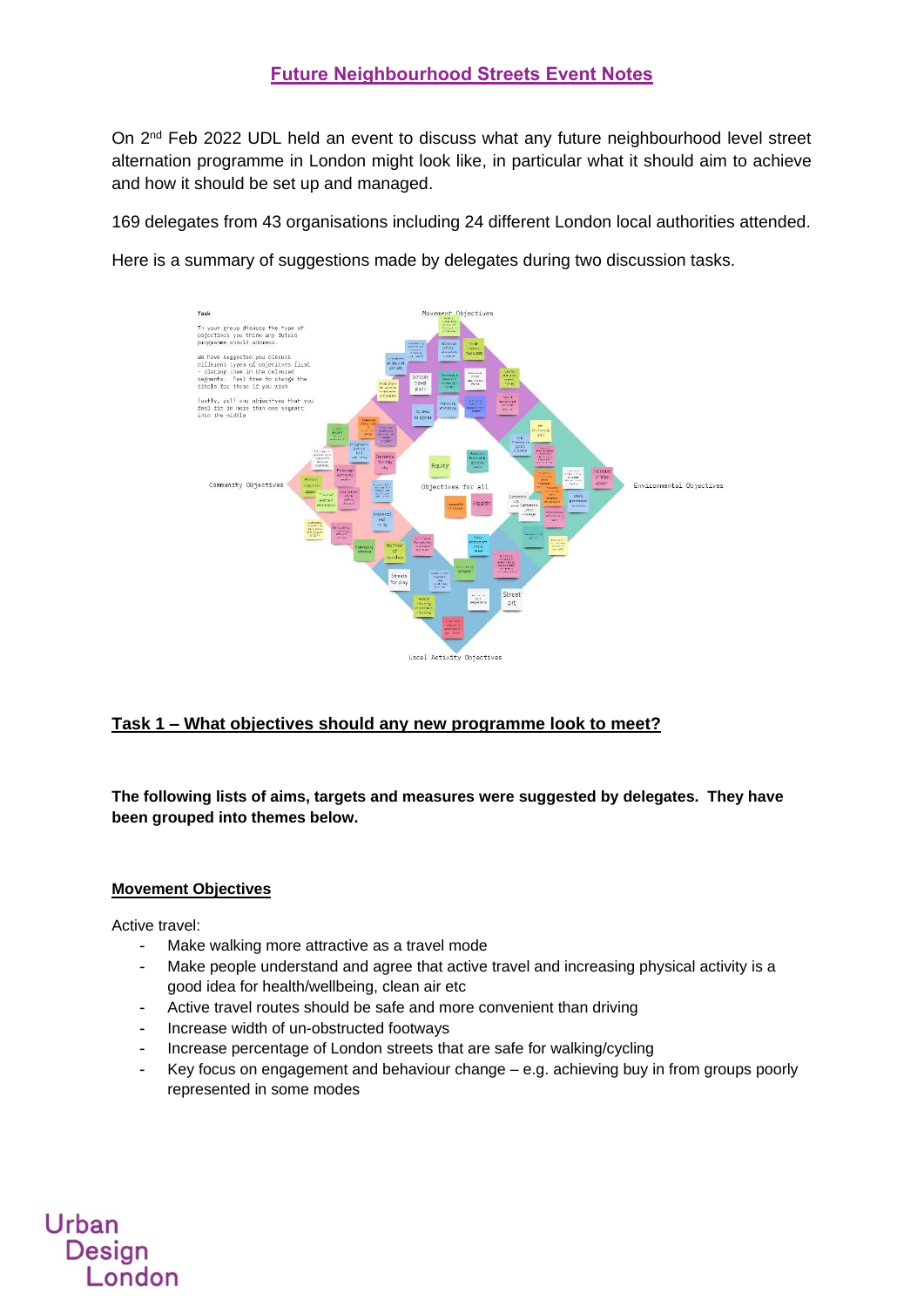### **Future Neighbourhood Streets Event Notes**

Transport Planning:

- Reduction in vehicle miles
- Improving safe and active school travel routes
- Understanding movement of residents, connecting longer journeys
- Movement vs Place appropriate balance
- Safety during the construction the phase of new transport builds
- All crossing points to have dropped kerbs and tactile paving
- Mode share for last mile of deliveries i.e. cargo bikes
- Supporting EV, Car Club strategy/provision of charging points on the road

#### **Environmental Objectives**

Carbon and pollution reduction:

- Environmental credentials from modal changes made clear and recognised by everyone
- Aiming for a net-zero outcome
- Better climate justice
- Better maintenance of assets to use embedded carbon well long term

Green and blue:

- Build in SuDS in any urban realm schemes smart urban water capture
- Net biodiversity gain
- Increase in tree cover
- Permeable paved streets

User experience:

- Reduction in noise (from traffic)
- Greening to provide cooling to counter climate change impacts
- Air quality improvement at key receptors i.e. schools

#### **Local Activity Objectives**

More things to see and do

- Focus on supporting local SMEs to adapt encouraging higher footfall on local high streets alongside reductions in vehicle usage
- Involving local developers/institutions
- Hosting events on the street
- Improve access to quality space with shelter and seating
- Local food growing fruit trees/herbs etc.

Improvements for children:

Urban

Design

**London** 

- Give children confidence to walk to school independently
- Child friendly streets getting people back together again in public spaces and increase in child independence
- Extension and creation of play opportunities in streets
- Improved experience for young people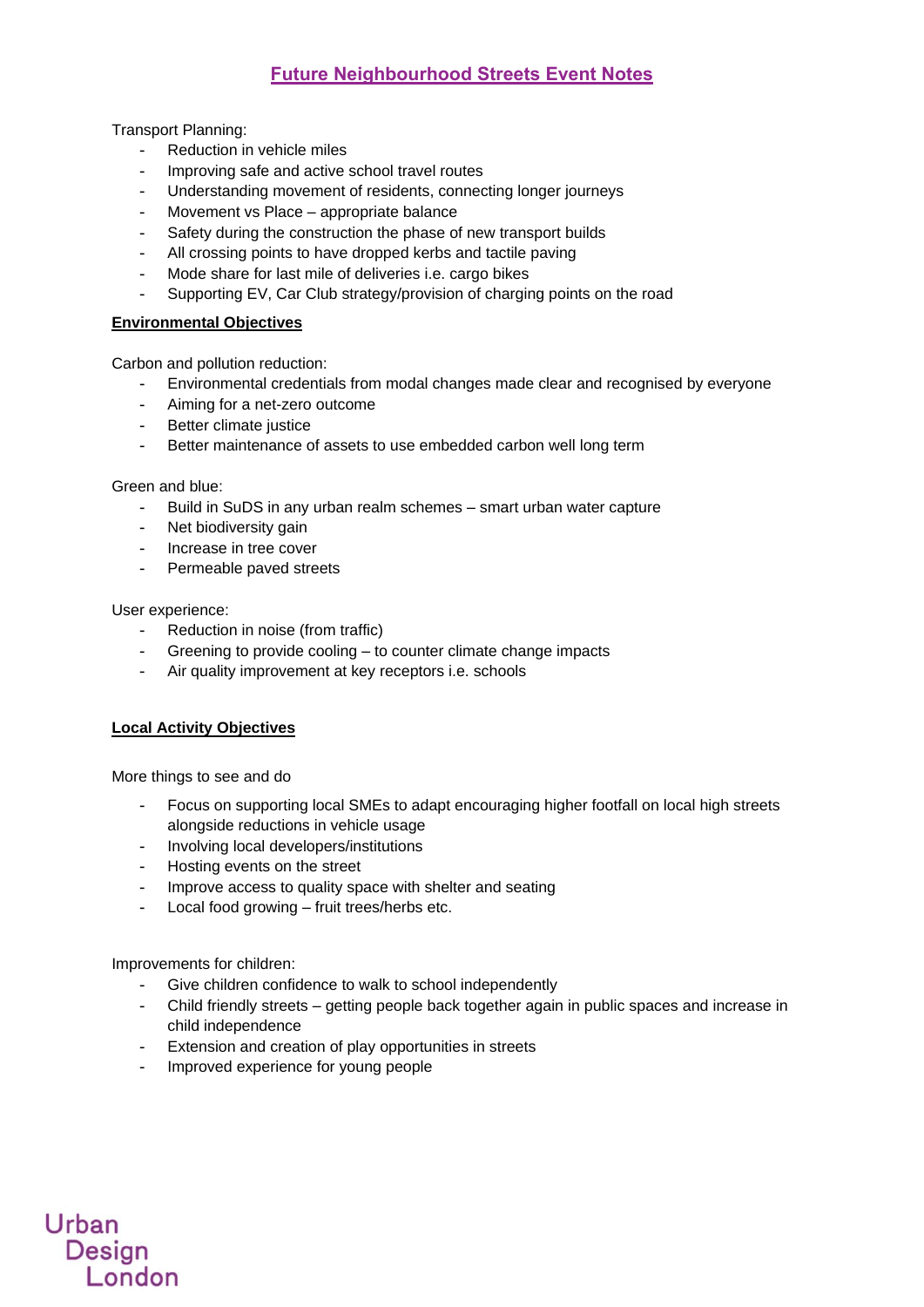#### **Community Objectives**

Bringing people together:

- Increase in community cohesion, social interactions in the street
- Foster good relations and social interaction in streets. Measuring the social health of the street.
- Greater sense of ownership decision making locally Reclaim the street as a community space
- Soft edges to promote more interactions between neighbours
- Understand diverse needs of marginalised groups
- Codesign workshops and ensuring the broadest possible range of views captured, without diluting objectives

Making places work better:

- Community ownership of environment e.g. adopt a planter, extension of community gardens
- Mitigating negative impacts from diverting traffic understanding those impacts. Holistic approach
- Safety concerns need to focus on reducing risk for vulnerable road users. Noting the possible impact of reducing street activity on vulnerable groups
- Equal access to secure bike parking (house vs flat vs cycle hangars)
- Access to culture incorporation of culture in LTNs e.g. Van Gogh walk Lambeth
- Safer environmental schools
- Improved community heath physical and mental

#### **Overarching Objectives**

- Target outer London and areas where people still drive to work / school. The higher hanging fruit in terms of mode and behaviour change
- Understanding and mitigating negative impacts of change using a holistic approach, e.g. from diverting traffic
- Monitoring the impact programme may have within certain places
- Knowledge hub is key! Sharing best practice and evidence base on what works
- Look at perspective from young people: future generations
- Foster good relations and address equality duty.
- Reaching out and identifying what an area needs from the beginning so the changes can be discussed in terms of achieving those things (i.e. what Denean said)
- **Equity**

Urban

Design

- Framing/messaging needs to connect with the community
- Improved community health physical and mental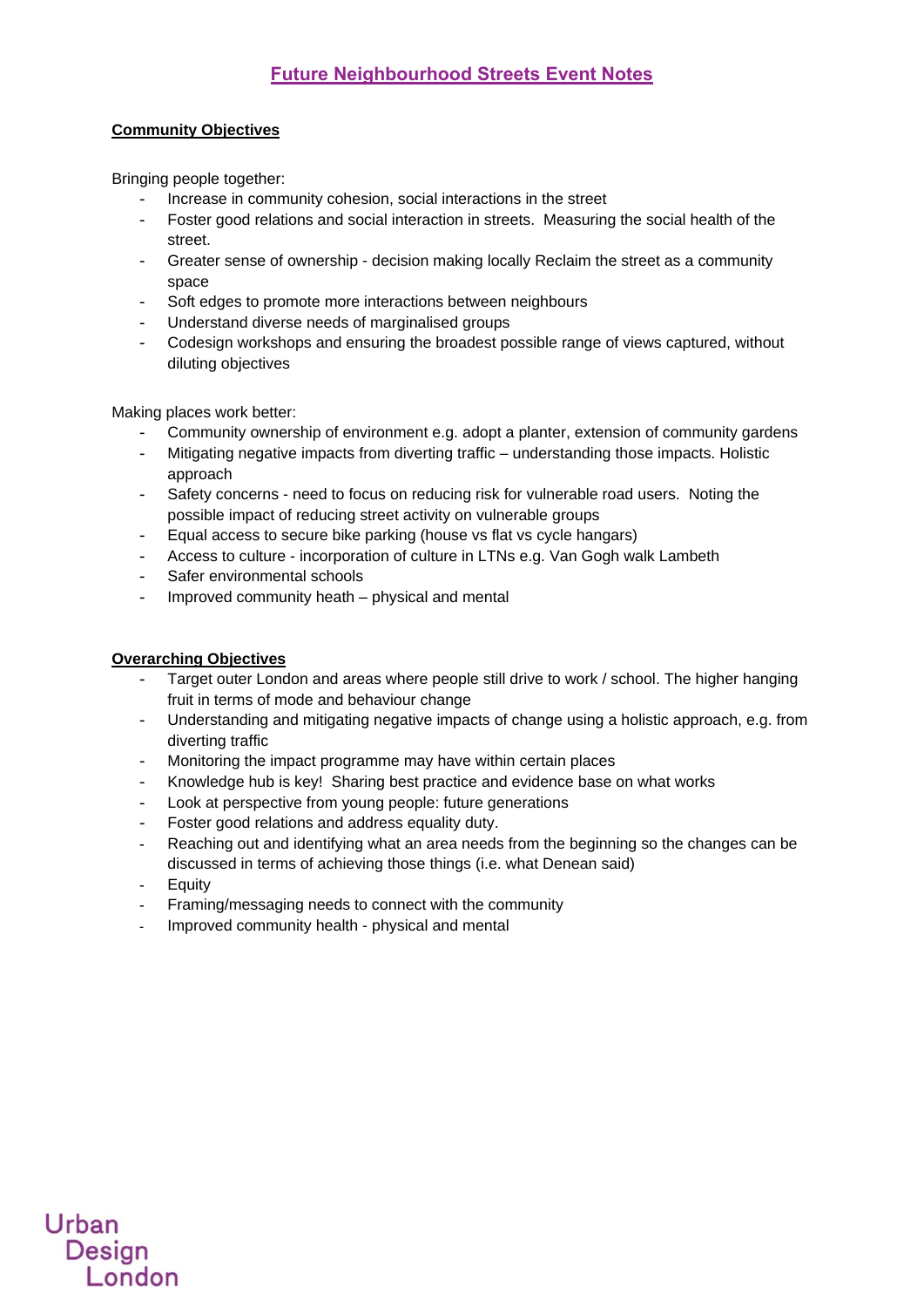# **Task 2 – How should any new programme work?**

#### **Funding**

- Needs to be scalable: Major schemes + local schemes not just focusing on one scale or the other
- More funding than given in the past needed to support behaviour change and engagement
- Make sure funding is set aside for monitoring and reviewing from the outset
- Local carbon offsetting
- Should work alongside potential funding streams like the carbon tax e.g. ULEZ, LEZ expansion
- Should allow for/encourage match funding for example from S106, CiL or Crowdfunding
- Should consider using green bonds. These can allow boroughs to address equality issues in a way crowd funding doesn't.
- Should have an ongoing bidding process. Small initial pots for engagement which have to be repaid if a trial isn't implemented. A trial can then unlock further funding for permanent construction
- Gateways to unlock further funding, subject to delivery of successful trials
- Funding needed for maintenance should be considered up front, e.g. permeable paving, planters

#### **Governance**

- Need smarter more efficient ways of consulting, but requires more effort
- Best practice EqIA equalities panel e.g. should be used.
- Need to engage decision makers early on and they need to own the scheme
- Needs to prepare politicians and officers for the 'backlash', which is a natural process with a 'shape' it will get worse then better. Patience and courage are needed.
- Learn from Climate Emergency model
- Should be bottom up engaging local communities and based on good understanding of the place
- Governance groups should consist of local and statutory stakeholders
- Should help us navigate traffic orders and adapting schemes
- Allowance should be made for monitoring and adapting schemes based on feedback
- Prescribing a certain % of funding to be spent on engagement / monitoring / behaviour change
- Input from teams/departments that will take on long term maintenance of schemes is vital
- Greater scrutiny from TfL (or ATE?)
- Encouraging less spend on consultancy services, and greater focus on building capability in house
- Need consistent funding to cover whole lifecycle, including monitoring, evaluation and celebrating success.

# **Partnerships**

-

Urban

Design

**London** 

- Need to bring emergency services into the conversation: Need to be joined at the hip.
- Setting up frameworks with shared objectives (for example with emergency services)
- Need to use a knowledge hub approach requires good monitoring and evaluation
- Need to remove as far as practicable risk of successful JR
- Holistic strategy i.e. transport, public health, housing/regen
- Engage local businesses SME
- Councillors can be good link to community
- Work with the NHS